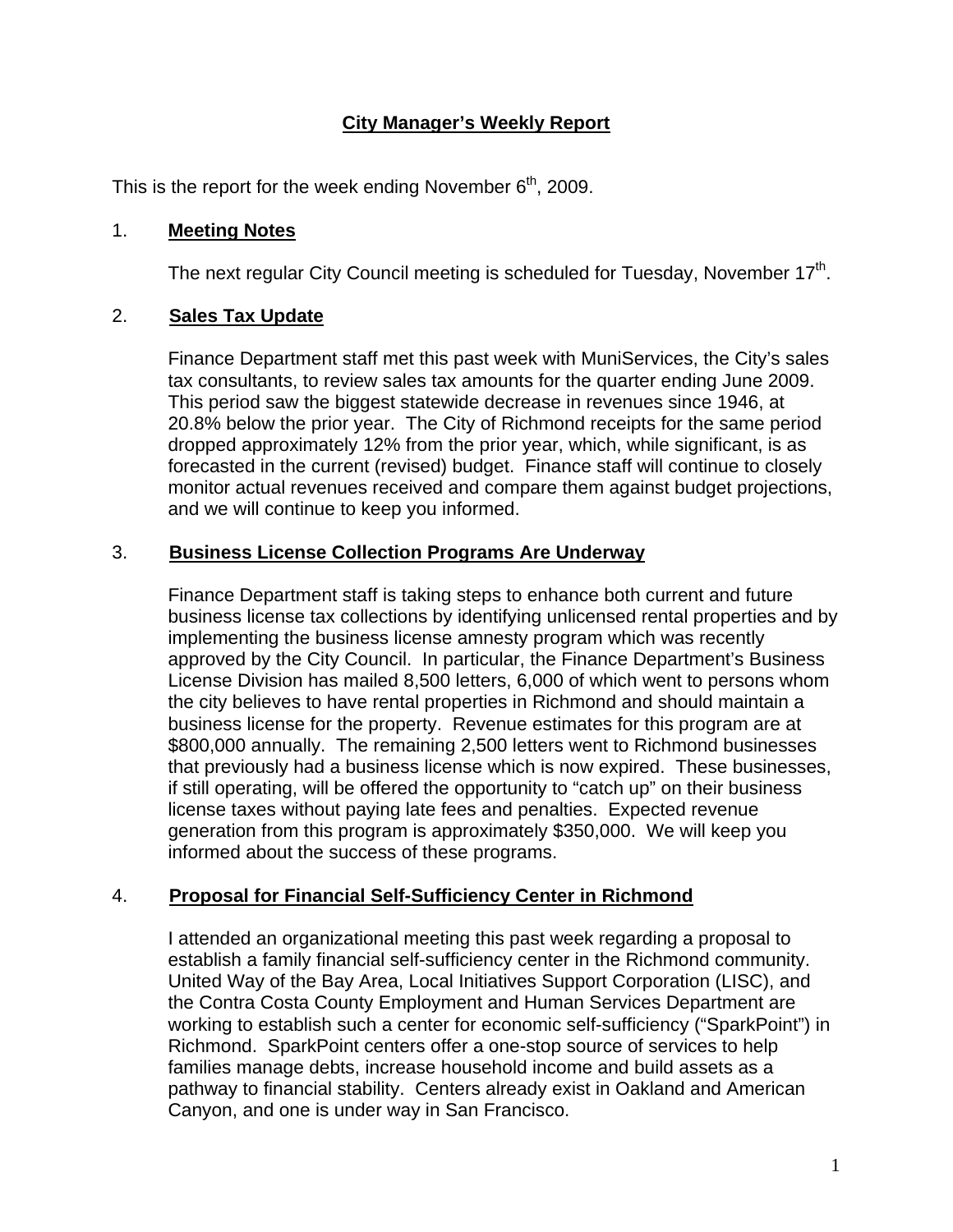SparkPoint aims to lift families out of poverty by offering seamlessly integrated services in three areas:

- Debt management,
- Income building, and
- Asset development.

The organizational meeting was well-attended by initial sponsoring agencies, and the program was well-received by these agencies. I will keep you informed as this project moves forward.

## 5. **Kick-Off Breakfast For Holiday Toy And Food Drive**

On Tuesday, November 10<sup>th</sup> the Richmond/El Cerrito Fire & Police Departments will kick-off their annual toy and food drive with a breakfast hosted by the Richmond Courtyard Marriott from 6:30 AM to 9:00 AM. The program has grown significantly over the years, thanks to the tremendous involvement of local businesses, service organizations and community volunteers. It is expected that as many as 2,000 families will be provided with toys and food this holiday season. For further information contact Firefighter Rod Woods at (510) 774-5133 or the Richmond Fire Department at (510) 307-8031.

#### 6. **Recreation Department Haunted House**

The Recreation Department successfully hosted the annual Haunted House at the Richmond Memorial Auditorium on October  $30<sup>th</sup>$  and  $31<sup>st</sup>$  from 7:00 PM to 10:00 PM last week. Over 500 community members participated in touring the Haunted House and enjoying the carnival and game area. While in line, attendees were entertained by viewing a 6 minute movie about the "Clown" that lives in the auditorium. Participants offered very positive feedback about the Clown Auditorium theme and all the frights of the Haunted House. Staff and volunteers also enjoyed the event, and had a great time building, haunting and interacting with the community.

## 7. **Seasonal Flu and H1N1**

As part of our efforts to keep our employees and their families healthy, the Human Resources Department distributed the following information to employees, which may also be of interest to Richmond residents.

Contra Costa County Health Services will be providing free seasonal flu vaccines, and H1N1 for high risk individuals, on Saturday, November  $7<sup>th</sup>$  at the Hilltop Mall in Richmond from 10:00 AM to 3:00 PM. H1N1 vaccines will also be provided to high risk individuals at Doctor's Medical Center at 2000 Vale Road, San Pablo, near the hospital parking lot, on Saturday, November  $7<sup>th</sup>$  from 10:00 AM to 12:00 noon.